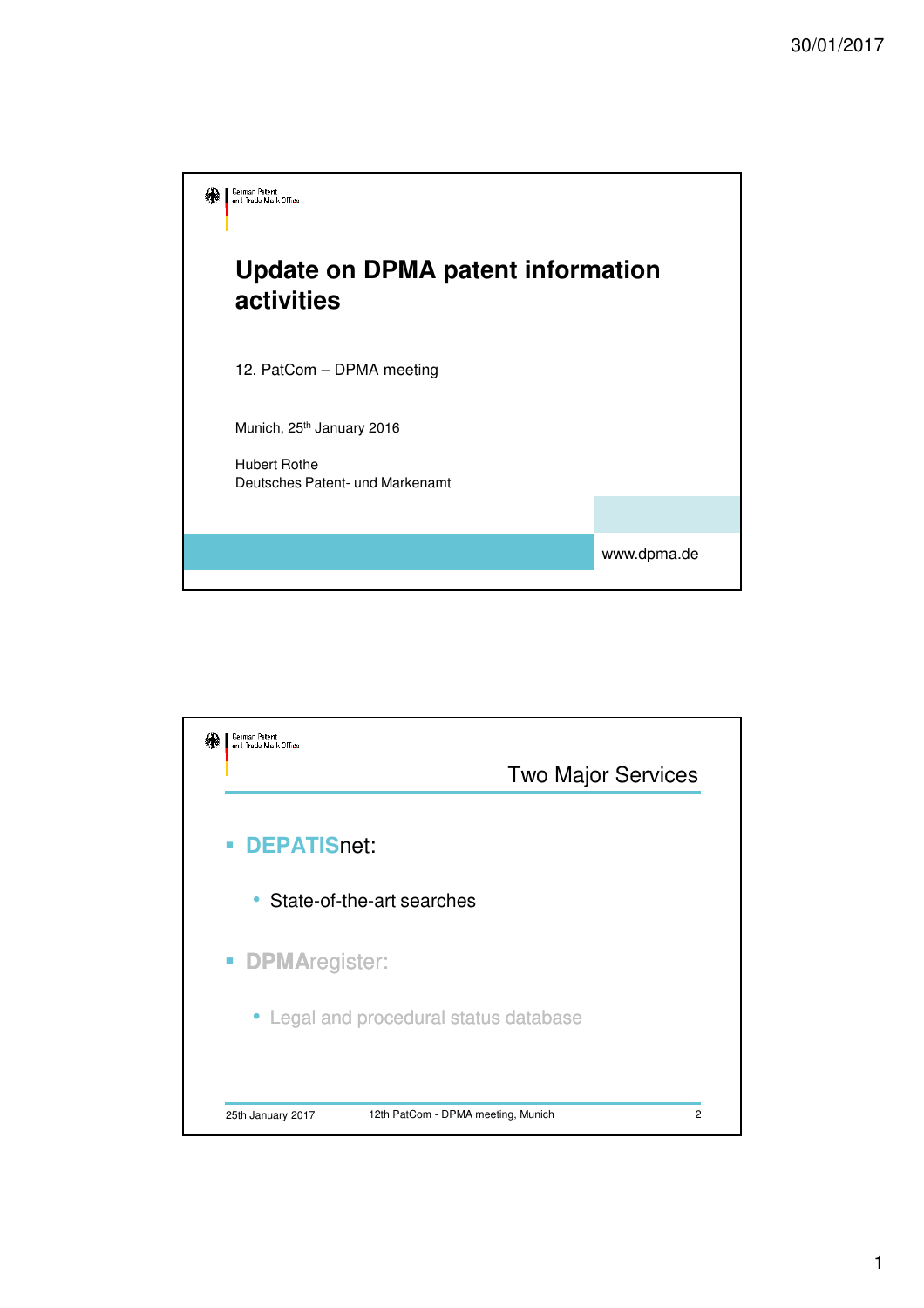

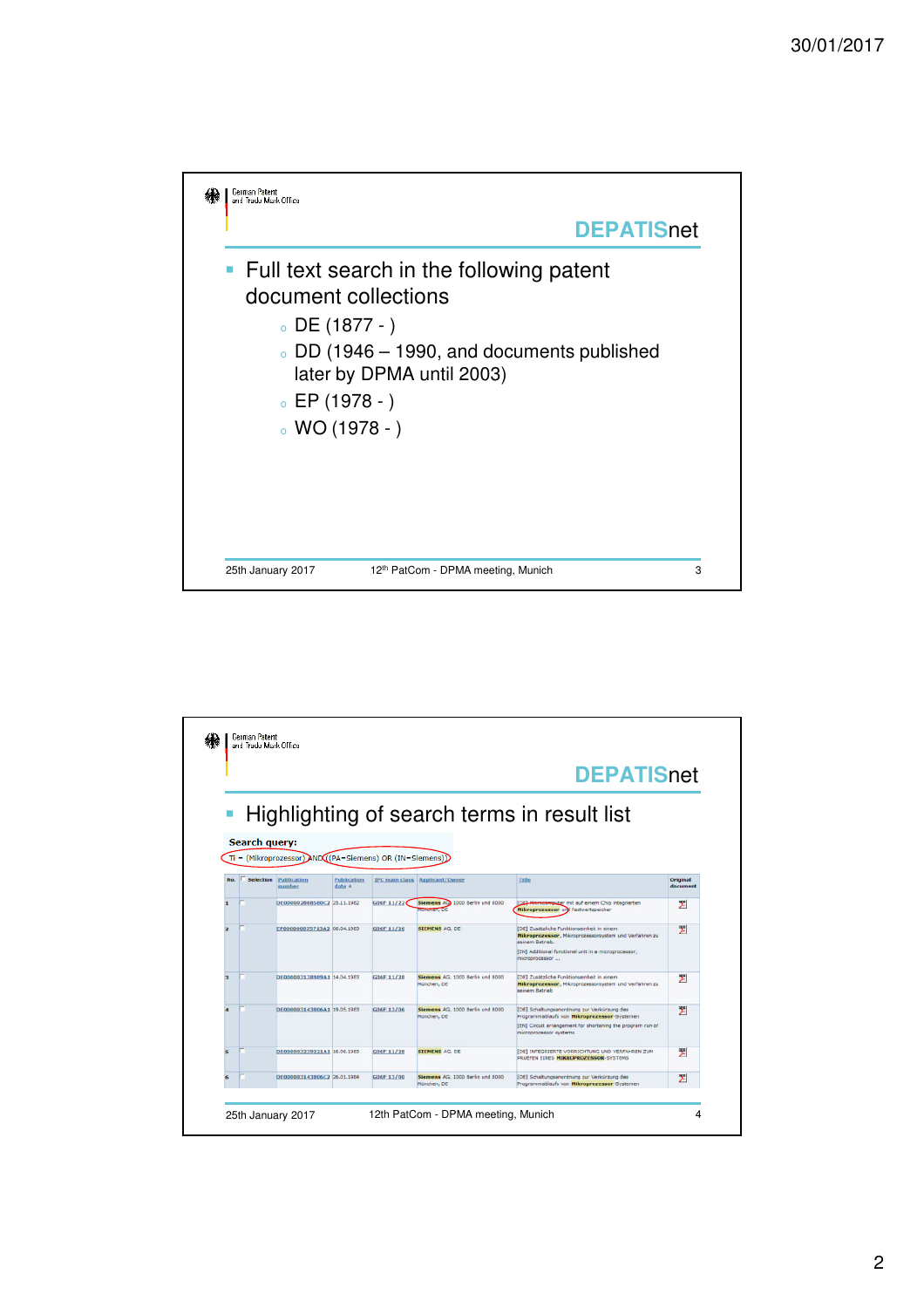|                                         |                                                                                 |                       |                                            |                                  |                                                                              | <b>DEPATISnet</b>                            |                      |
|-----------------------------------------|---------------------------------------------------------------------------------|-----------------------|--------------------------------------------|----------------------------------|------------------------------------------------------------------------------|----------------------------------------------|----------------------|
|                                         |                                                                                 |                       |                                            |                                  | Result list configurable after search                                        |                                              |                      |
|                                         | <b>Hide result list configuration</b>                                           |                       |                                            |                                  |                                                                              |                                              |                      |
| □ Publication number<br>Applicant/Owner | $\triangledown$ IPC secondary / index classes<br>Save result list configuration | ☑<br>$\sqrt{ }$ Title | Application date<br>Reclassified IPC (MCD) |                                  | $\Box$ Publication date<br>Search file IPC<br>$\sqrt{\phantom{a}}$ Abstract  | $\sqrt{ }$ IPC main class<br><b>Inventor</b> |                      |
|                                         |                                                                                 |                       |                                            |                                  |                                                                              |                                              |                      |
| Selection                               | Publication<br>number                                                           | <b>IPC main class</b> | IPC<br>secondary<br>$L$ index<br>classes   | Reclassified<br><b>IPC (MCD)</b> | Title A                                                                      | <b>Abstract</b>                              | Original<br>document |
|                                         |                                                                                 |                       | H040 3/545<br>H04L 12/26                   | G06F 11/00                       | [DE] Anordnung zur Überwachung des<br>Programmablaufes einer zumindest einen |                                              | 쀵                    |
|                                         | DE000003914003C2 G06F 11/30                                                     |                       |                                            |                                  | Mikroprozessor enthaltenden<br>Steuerungsbaugruppe                           |                                              |                      |

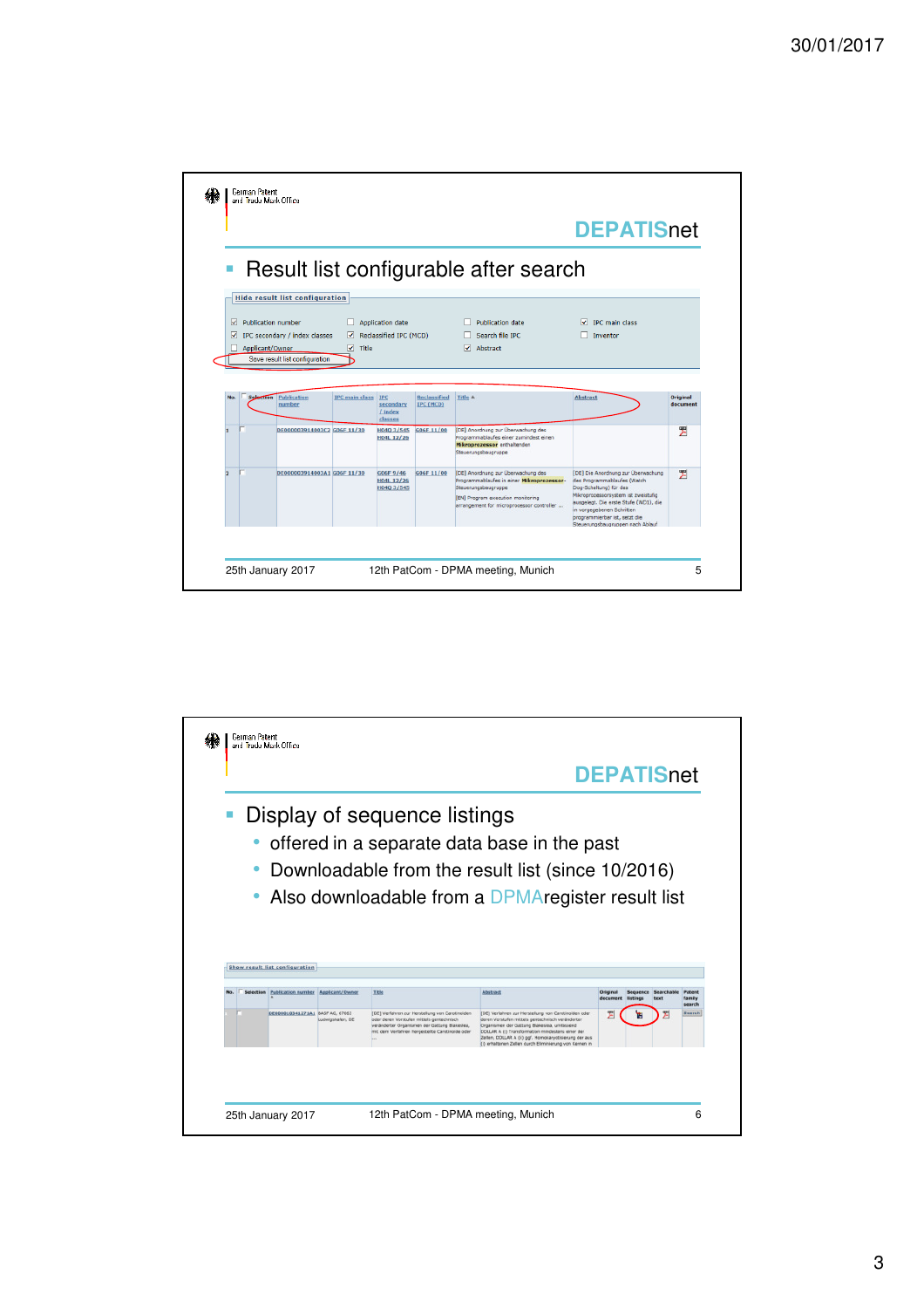

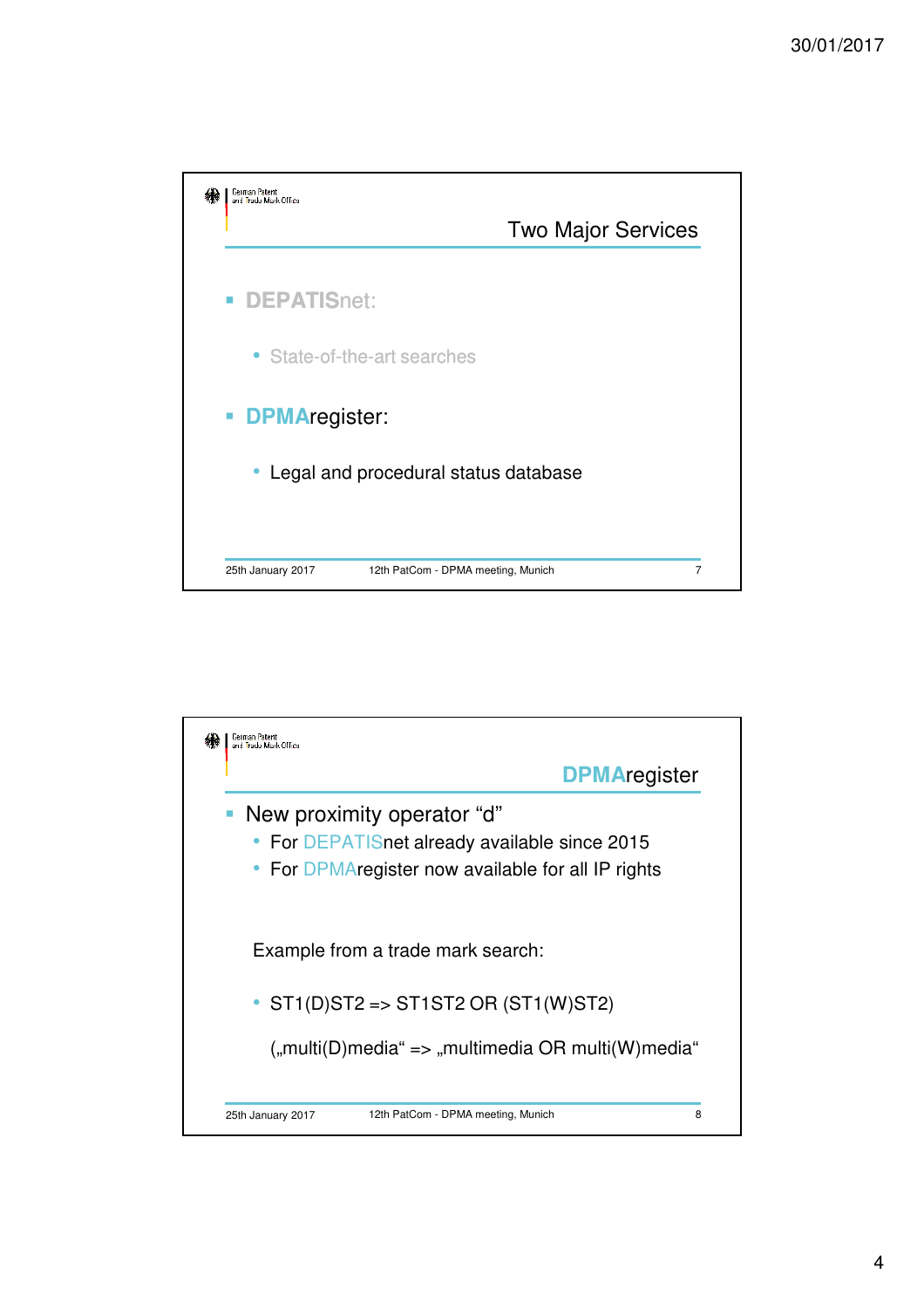|            |   |                                      |                |                                                                                                                                                                                                                                                                        |                                        | <b>DPMAregister</b>                                                                                                         |
|------------|---|--------------------------------------|----------------|------------------------------------------------------------------------------------------------------------------------------------------------------------------------------------------------------------------------------------------------------------------------|----------------------------------------|-----------------------------------------------------------------------------------------------------------------------------|
|            |   | Exter search query:                  |                | Highlighting of search terms in result list                                                                                                                                                                                                                            |                                        |                                                                                                                             |
|            |   |                                      |                | Town in the rights. El this set of this speech is preferible conditions. El type grades<br>the new bank and leaden manked:<br>Titles Distance (26)<br>enlandinamafungkan <b>(kopfatholisismafun</b> k<br>WORK TO SUMMONS ON<br>1992 tanán classe y convention o Game ( |                                        | 1868. 1930000066570.6<br><b>Time, Khansoanasaar</b><br><b>Tassa Giberich Serior</b><br>Teng. 16.86.2885<br>Zawa, Pitan zawa |
| <b>MAL</b> |   | Schedule Hipangton                   | <b>STORY:</b>  | <b>WK</b>                                                                                                                                                                                                                                                              | <b>Basic Avily of the Microbiology</b> | AggyBigang Microsoft                                                                                                        |
| ı          | о | are stream with a must be working to | 523.           | Bidromászatazáságona - 18 bizány jinány avo Galombholm Ne-<br><b>Contractor and Market Books</b>                                                                                                                                                                       | Sec. 1, 9944                           | Researcher Personnel Mark & Aldresser as agents 10-599 Materials (M)                                                        |
| k          | п |                                      | <b>Sanga</b>   | Walking 2011 2012 Consider 1 in Entrancement and in one Woold area and<br>Photography in the text of the Automatic System of the                                                                                                                                       | Sec 1, 2018                            | Regents that Mediance Revenue Met Causes horse's SBERR Willowsen CB                                                         |
|            | Ω |                                      | <b>Kota</b>    | idebased to collect a least to the state of the crew Edge was contracted at each<br>66 Stock of Streets Month                                                                                                                                                          | <b>Par to San</b>                      | Conceptoral instance inspired Abiliances for aPt, debut Houston, OE                                                         |
|            | п |                                      | <b>Toronto</b> | (OR X2010 TAX 40% )) fixed / (-2 ). Noxthing-Crewritates strictly to have . Government for                                                                                                                                                                             | <b>Var 42, 3816</b>                    | Engineering Wasse Market Management that, Shall Youthern Off                                                                |
|            | □ |                                      | يتربيه         | RB) SSRS STE ABRIS Personal in Interfect control and Stationers au-denser Pende and                                                                                                                                                                                    | Par 3, 3685                            | Discretization invitation Reported Atlanta and Activity, Childer Powers, N.C.                                               |
|            |   |                                      | <b>Switz</b>   | recording this deputy character in the concentration of the control of server interests                                                                                                                                                                                | TAS AS SRUT                            | Phones the Holesa Barolus Artistages for sit at the Nunewis OS                                                              |
|            | n |                                      |                | IS REAL TIME TO A RESIDE TO BE CONTROL ON A SERIOUS CONTROL COM                                                                                                                                                                                                        | Oce 91, 8608                           | Recognizing Resince Principal abilities in the relation from a state                                                        |

|                |                       |                                                                                    |                         | <b>DPMAregister</b>                                                                    |                                                                                                                                |  |
|----------------|-----------------------|------------------------------------------------------------------------------------|-------------------------|----------------------------------------------------------------------------------------|--------------------------------------------------------------------------------------------------------------------------------|--|
|                |                       |                                                                                    |                         |                                                                                        | Result list configurable after search                                                                                          |  |
|                |                       | <b>Hide result list configuration</b>                                              |                         |                                                                                        |                                                                                                                                |  |
|                | $\Box$ Title          | $\sqrt{}$ File number<br>$\blacktriangleright$ Application date<br>Applicant/Owner |                         | $\triangledown$ Type of IP right<br><b>IPC</b> main class<br>Date of first publication | <b>Status</b><br>IPC secondary class(es)<br><b>Registration date</b><br>Representative                                         |  |
|                |                       | Save result list configuration                                                     |                         |                                                                                        |                                                                                                                                |  |
|                |                       |                                                                                    |                         |                                                                                        |                                                                                                                                |  |
| No.            | п<br><b>Selection</b> | <b>File number</b>                                                                 | <b>Type of IP right</b> | <b>Application date</b>                                                                | Inventor                                                                                                                       |  |
| $\mathbf{1}$   | П                     | P 26 49 582.9                                                                      | Patent                  | Oct 29, 1976                                                                           | Kess, Winfried, W-8000 München, DE<br>Bolte, Ludwig, W-8000 München, DE                                                        |  |
| $\overline{2}$ | п                     | P 33 15 129.6                                                                      | Patent                  | Apr 27, 1983                                                                           | Hoffmann, Gerhard, W-8011 Neukeferloh, DE                                                                                      |  |
| 3              | п                     | P 35 69 008.9                                                                      | Patent                  | Dec 4, 1985                                                                            | Hoffmann, Gerhard, W-8011 Neukeferloh, DE                                                                                      |  |
| $\overline{a}$ | п                     | P 36 14 881.4                                                                      | Patent                  | May 2, 1986                                                                            | Hoffmann, Gerhard, W-8011 Neukeferloh, DE                                                                                      |  |
| 5              | п                     | P 37 05 768.5                                                                      | Patent                  | Feb 24, 1987                                                                           | Lohse, Paul, Prof. Dr., W-8116 Eschenlohe, DE<br>Künzel, Horst, W-8000 München, DE<br>Kleemann, Wolfgang, W-8130 Starnberg, DE |  |
| 6              | п                     | P 40 41 340.3                                                                      | Patent                  | Dec 21, 1990                                                                           | Smieja, Johannes, Dr., W-8312 Dingolfing, DE                                                                                   |  |
| $\overline{7}$ | п                     | P 42 29 412.6                                                                      | Patent                  | Sep 3, 1992                                                                            | Schüch, Siegmund, W-8000 München, DE<br>Schaffert, Arnd, W-8044 Unterschleißheim, DE                                           |  |
| 8              | п                     | P 43 21 291.3                                                                      | Patent                  | Jun 26, 1993                                                                           | Hirt, Wolfgang, 85276 Pfaffenhofen, DE<br>Possenriede, Herbert, 85301 Schweitenkirchen, DE                                     |  |
|                |                       |                                                                                    | Patent                  | Jun 29, 1996                                                                           | Schmidbauer, Hans, 93180 Deuerling, DE                                                                                         |  |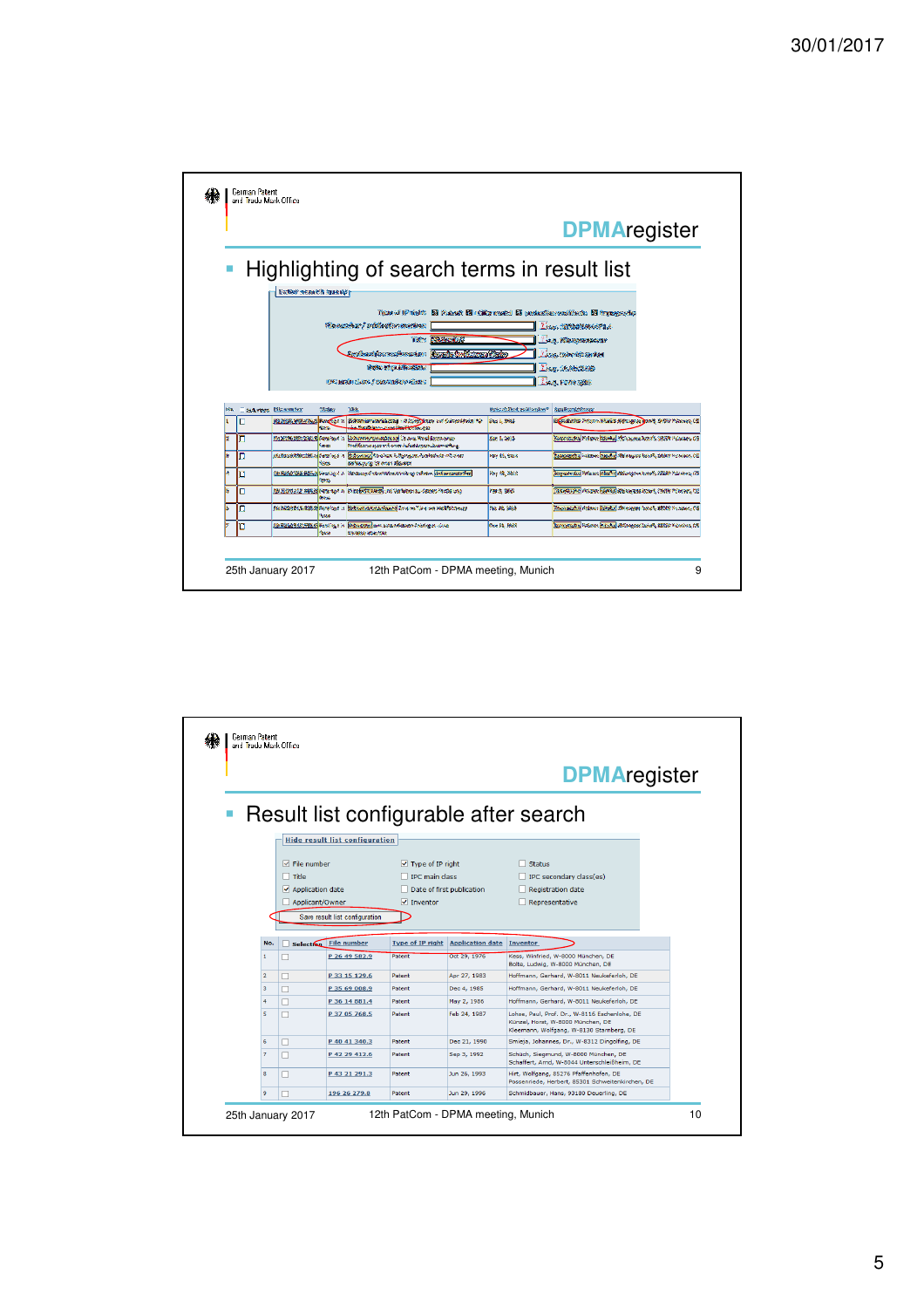

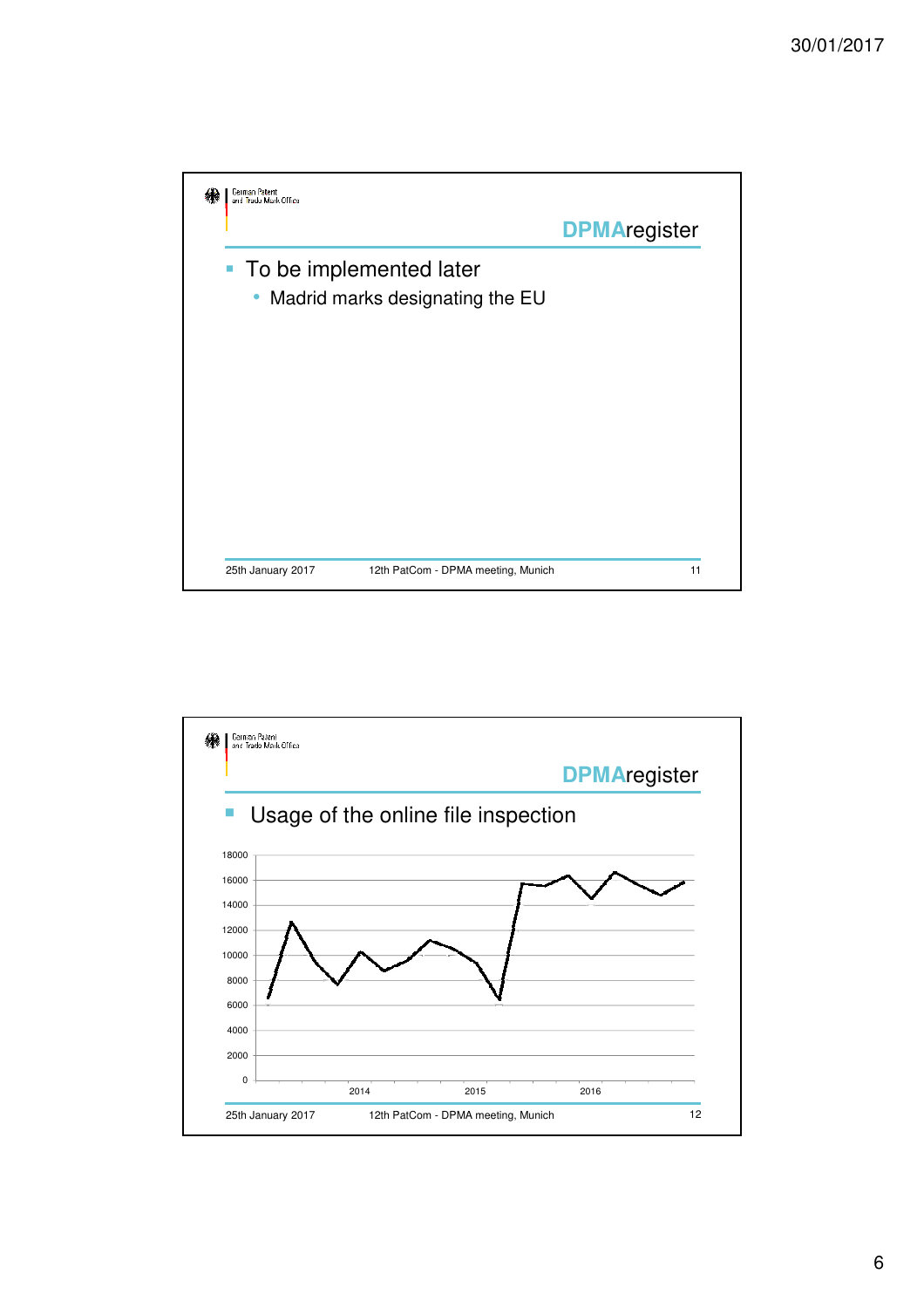

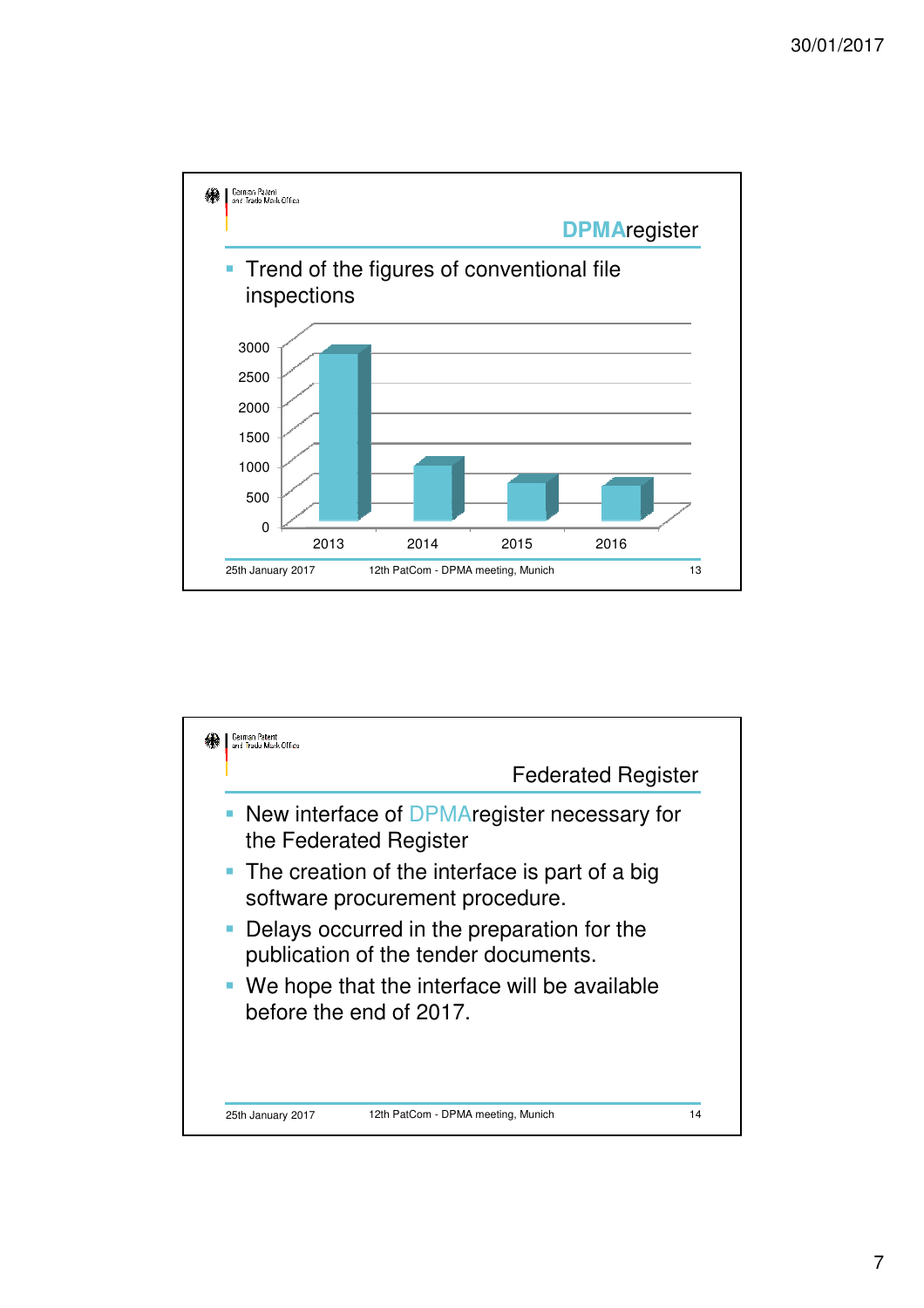

|                                                             | <b>Unified Patent Court</b>       |
|-------------------------------------------------------------|-----------------------------------|
| <b>Ratification of all States:</b>                          | May / June 2017                   |
| Preparation phase:<br>L.                                    | 3 to 4 months,<br>Start July 2017 |
| Locations DE/FR/UK Setup completed: May/June 2017<br>o.     |                                   |
| Installation local chambers in DE completed : May 2017<br>п |                                   |
| Recruitment procedure for judges:                           | Start May 2017                    |
| Start of operations:<br>o.                                  | January 2018 (12/2017)            |
|                                                             |                                   |
|                                                             |                                   |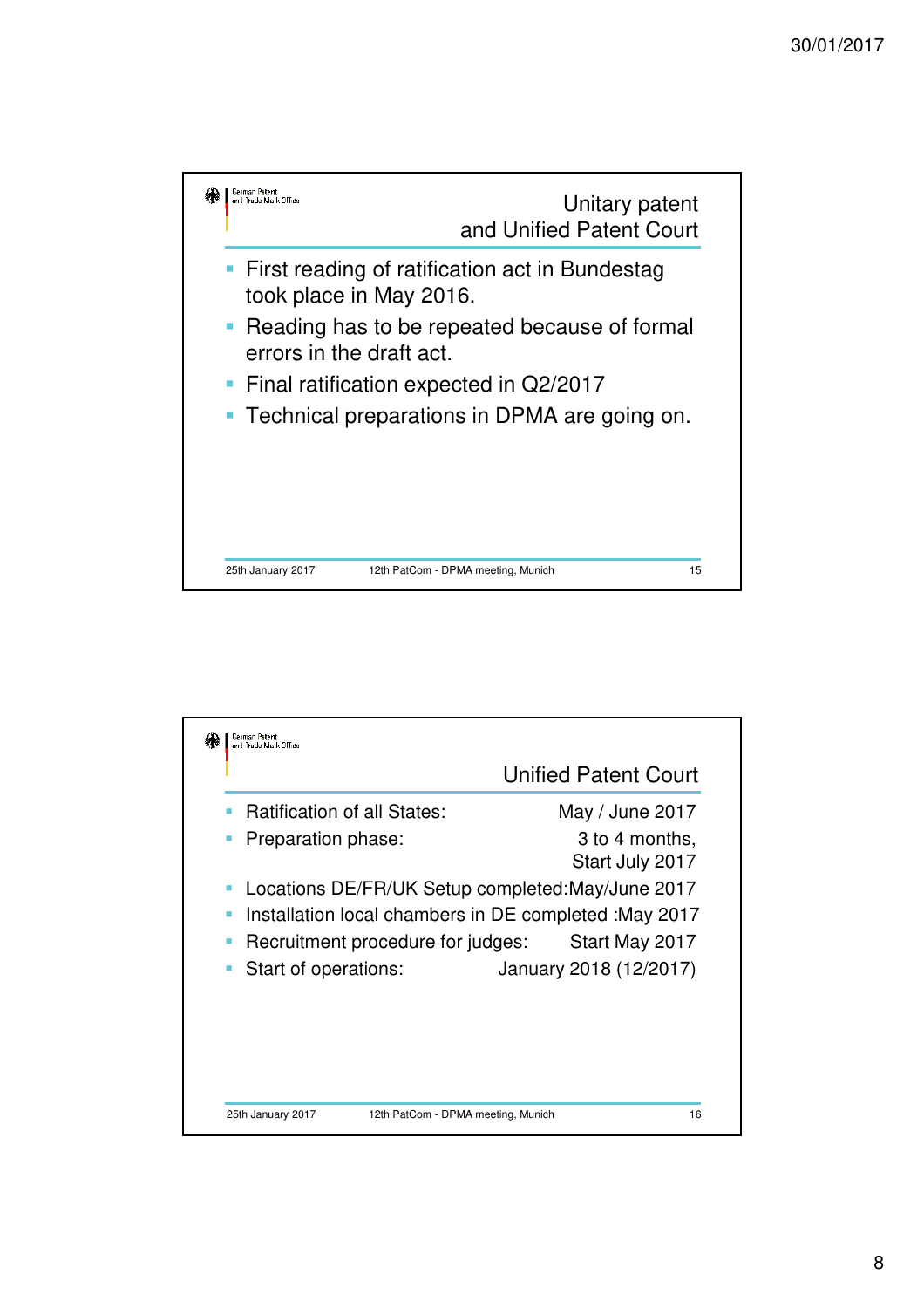